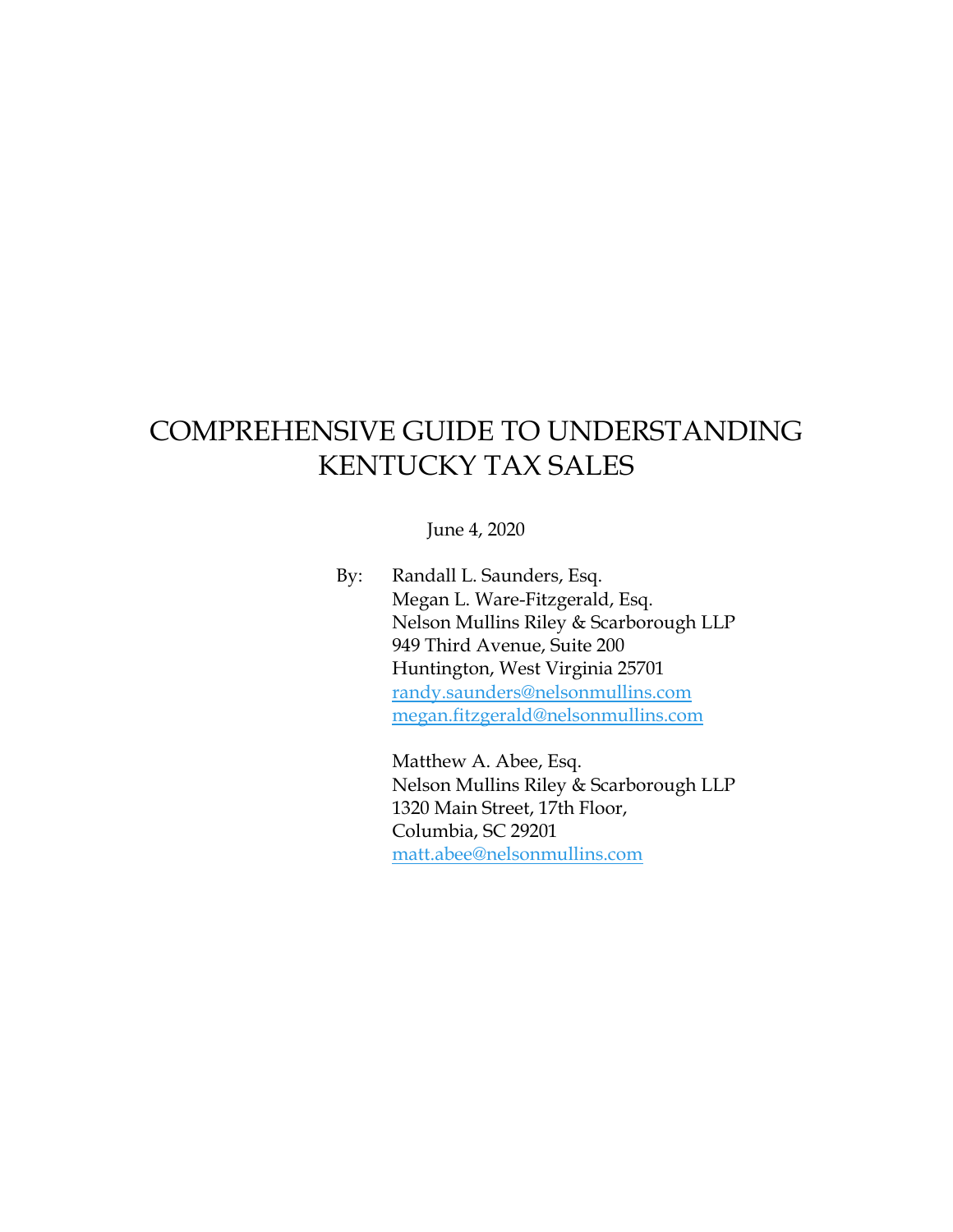# **TAX SALES IN KENTUCKY**

Kentucky's counties strictly abide by the statutory code outlined in KRS Chapter 134 when conducting tax sales. However, under section 156b of the Kentucky Constitution, Kentucky is a "home rule" state. This means that the Kentucky Constitution authorized the Kentucky General Assembly to grant broad "home rule" powers to cities. Thus, the Kentucky General Assembly granted broad home rule authority to all classes<sup>1</sup> of cities by adopting KRS 82.082. Therefore, the home rule cities of Kentucky can effectively self-govern. Lexington is a home rule city but maintains all responsibilities and privileges under its urban county statutes.2 These self-governing laws make it critical to determine who the selling entity within the jurisdiction is and the procedures it follows.

To understand tax sales in Kentucky, it is important to understand the statutory codes and procedures associated with the counties and home rule cities. Therefore, both will be addressed below.

#### **Disclaimer**:

This publication is designed to provide accurate and authoritative information in regard to the subject matter covered. This publication does not constitute legal advice. Should you need assistance, retaining experienced legal counsel is recommended.

l

<sup>1</sup> As of 2015, Louisville is the only "first class city" remaining in Kentucky. Although classified as a first class city, Louisville opts to have the sheriff collect its taxes and the county clerk collect delinquent taxes and proceed with tax lien sales. Chapter 91 of the Kentucky Revised Statutes is the statutory authority for first class cities.

<sup>2</sup> <https://www.klc.org/InfoCentral/Detail/2/classification>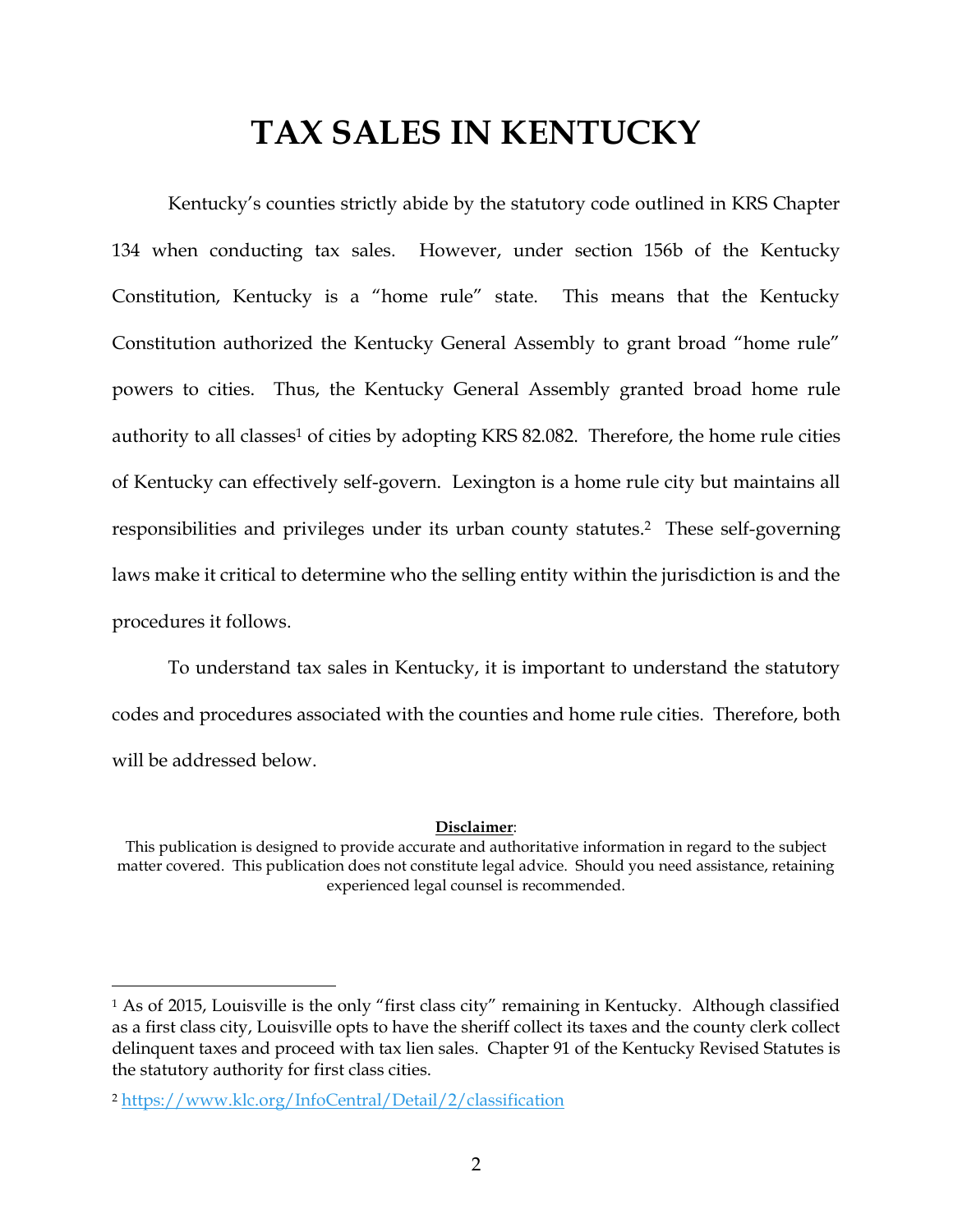## **KENTUCKY REAL PROPERTY TAX LIEN SALES, "TOLLING PERIODS," REDEMPTIONS AND JUDICIAL FORECLOSURES**

In Kentucky, delinquent real property taxes are sold as tax lien certificates ("certificates of delinquency") at an annual public auction. One year following the date of delinquency, a purchaser can initiate a suit to foreclose on the lien.

## **COUNTIES IN KENTUCKY<sup>3</sup> REAL PROPERTY TAX LIEN SALES**

#### **I. Real Property Delinquent Tax Liens**

Kentucky real property taxes are due on or before December 31 each year and are considered delinquent on January 1<sup>st</sup>. 134.015; 134.119. If delinquent property taxes go unpaid, a lien attaches to the property and continues from the time the taxes become delinquent until the taxes are paid, up to 11 years from the date the taxes become delinquent. 134.015; 134.420. Such a lien is only defeated by sale to a bona fide purchaser. 134.420. The delinquent tax lien includes all interest, penalties, fees, commissions, charges, costs, attorneys' fees, and other expenses delineated in KRS 134.420 incurred by the delinquency or in the process of collecting on the delinquency. 134.420.

#### **II. Sheriff's Collection of Delinquent Taxes**

l

The taxpayer, or other parties, may pay the sheriff delinquent taxes owed. 134.119. Upon the written notarized request of the taxpayer, a party may pay taxes on the taxpayer's behalf. 134.119; 134.121. That person will be treated as a "transferee." 134.121. Additionally, certain persons or entities do not need a written request from the taxpayer.

<sup>&</sup>lt;sup>3</sup> Counties in Kentucky comply with Chapter 134 of the Kentucky Revised Statutes.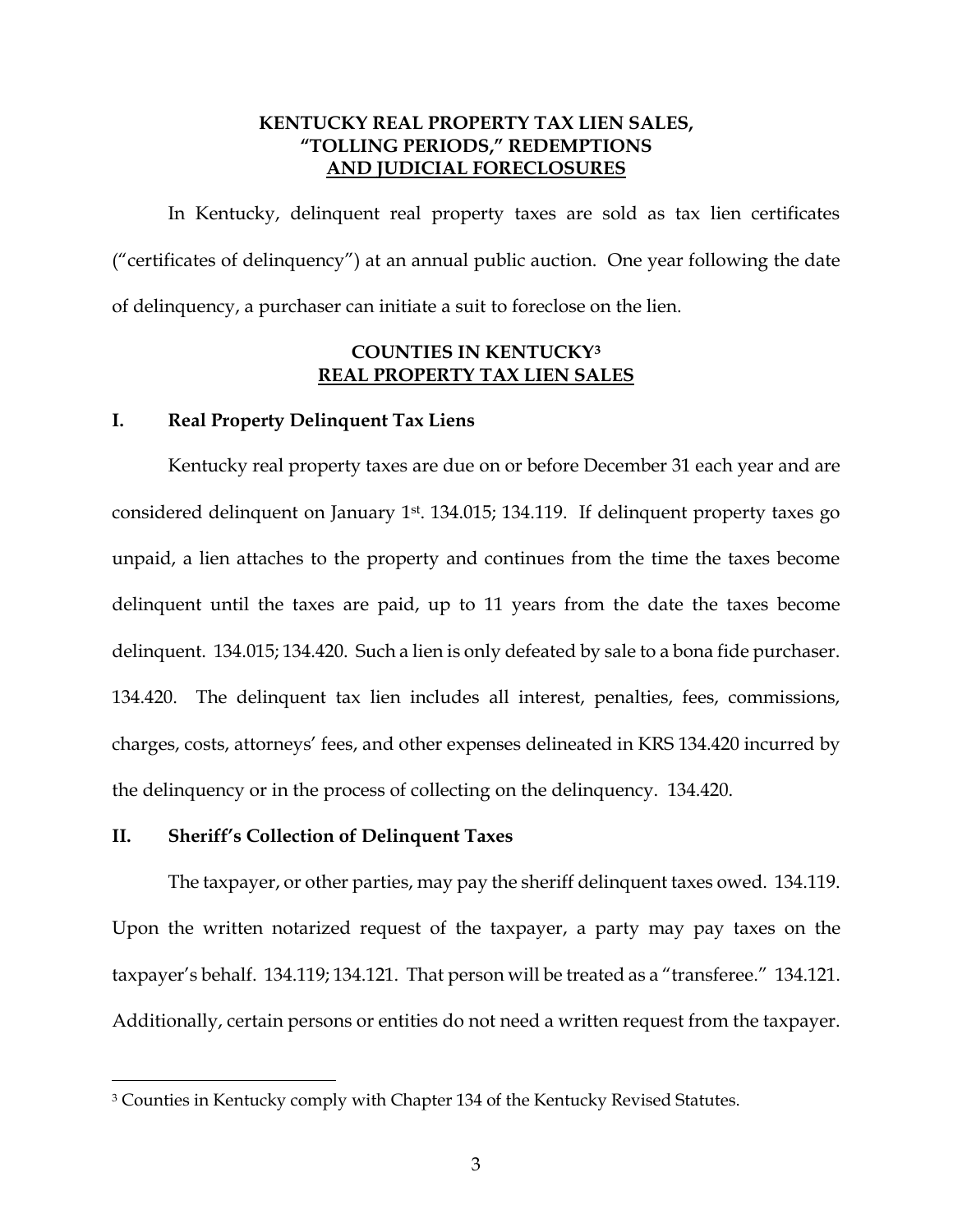134.119. Those persons/entities are (1) any person holding a legal or equitable estate in the property upon which the delinquent taxes are due<sup>4</sup>; (2) a tenant or lawful occupant of the real property; or any person having a mortgage on the real property or a security interest in the real property upon which the delinquent taxes are due. *Id.* The aforementioned interested parties, upon written request to the sheriff, are treated as transferees. 134.119. A transferee receives a certificate of transfer from the sheriff which must be recorded. 134.121. Failure to record the certificate of transfer will result in a loss of the lien on the property. *Id.*

#### **III. County's Collection of Delinquent Taxes**

l

On April 15, or three months and fifteen days from the date the delinquent taxes were due if operating under an alternative collection schedule<sup>5</sup>, the sheriff files all tax claims on real property remaining in his/her possession with the county clerk. 134.122. After filing with the county clerk, the real property tax claim becomes a certificate of delinquency and the Department of Revenue ("Department"), as opposed to the sheriff, is then responsible for collecting the amounts due. *Id.* Payment for a certificate of delinquency includes (1) the face amount of the tax due; (2) a ten percent (10%) penalty; the sheriff's commission and a ten percent (10%) sheriff's "add-on"6. *Id.* Certificates of

<sup>&</sup>lt;sup>4</sup> This is other than a person whose only interest in the property is a lien resulting from ownership of a prior year certificate of delinquency. *Id.*

<sup>&</sup>lt;sup>5</sup> If the regular collection schedule is delayed, the Department of Revenue may establish an alternative collection schedule, where taxes must be due two full months from the date the tax bills are mailed. 134.015.

 $6$  The sheriff's additional compensation is an amount equal to ten percent (10%) of the total taxes due plus ten percent (10%) of the ten percent (10%) penalty for all delinquent taxes. 134.119. This fee is added to the total amount due. *Id.*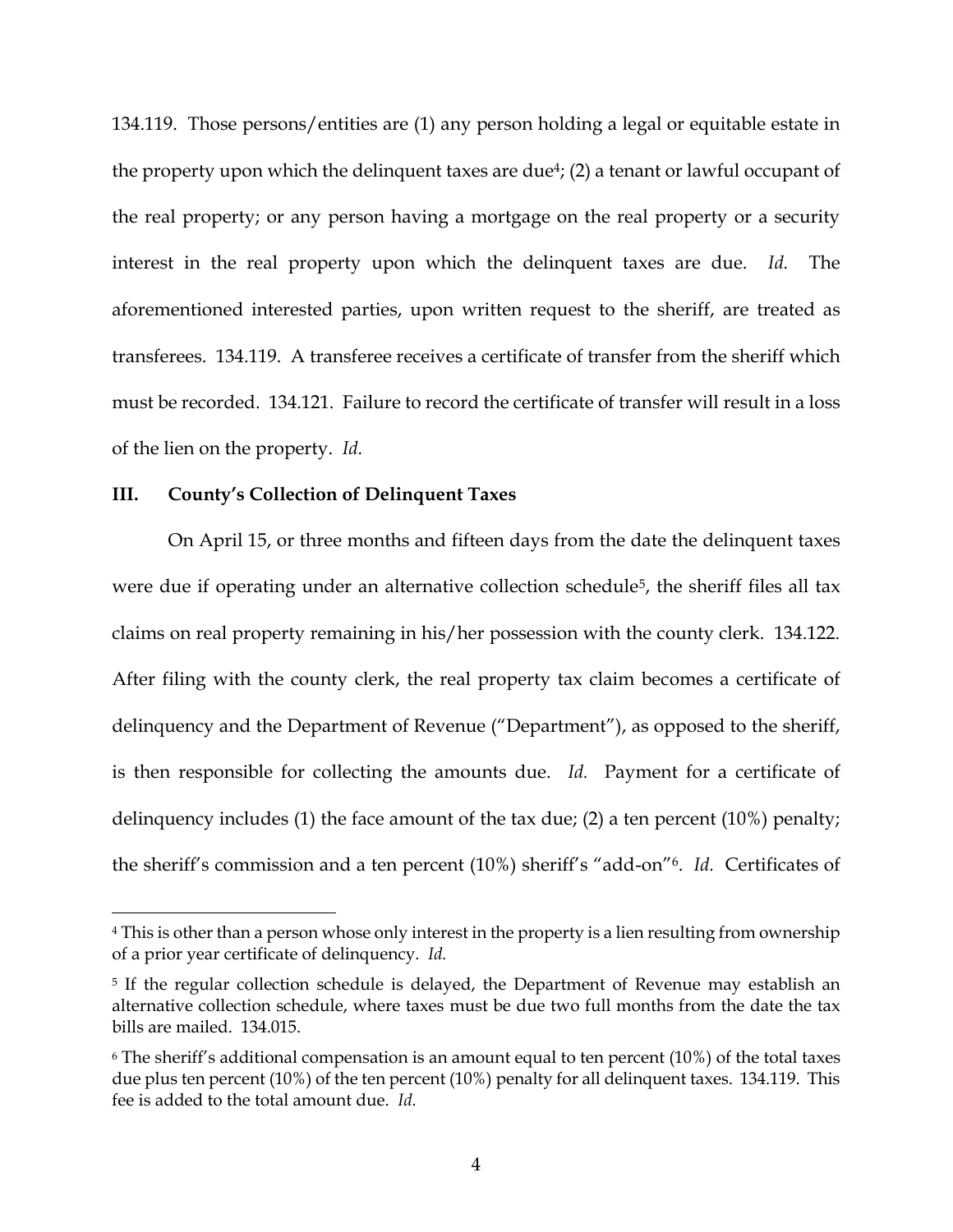delinquency are assignable. 134.126. If payment is made by a person other than the person liable on the certificate of delinquency, the person making such payment may request that the payment constitute an assignment. *Id.* The county clerk is paid ten percent (10%) of the amount due each taxing unit for each certificate of delinquency and that fee is added to the amount of the tax claim and will be paid by the person paying for the certificate of delinquency. *Id.* The same persons/entities that may pay the sheriff in the stead of the taxpayer for a certificate of delinquency under 134.119, may also pay the county clerk for the certificate. 134.127. However, any person may pay the total amount due on the certificate after 90 days have passed from the filing of the tax claim with the county clerk. *Id.*; 134.128.

#### **IV. Sale of Certificates of Delinquency to Third Parties**

The sale of certificates of delinquency by county clerks to persons other than the delinquent taxpayer or those persons/entities with an interest in the real property as codified in KRS 134.119 and 134.127, are conducted in accordance with KRS 134.128. Under KRS 134.128, the Department must establish an annual statewide schedule for the sale of certificates of delinquency in each county and such schedule is published on the Department's website at least ten days before the first sale. The sale is conducted by the county clerk and must be scheduled at least 90 days, but not more than 135 days after the unpaid tax claims are filed with the county clerk. 134.128.

#### *a. Requirements of Third Party Purchasers Prior to Sale*

Any third party purchaser holding a certificate of delinquency on a parcel of property from a prior year has first priority and is allowed to submit a priority list and

5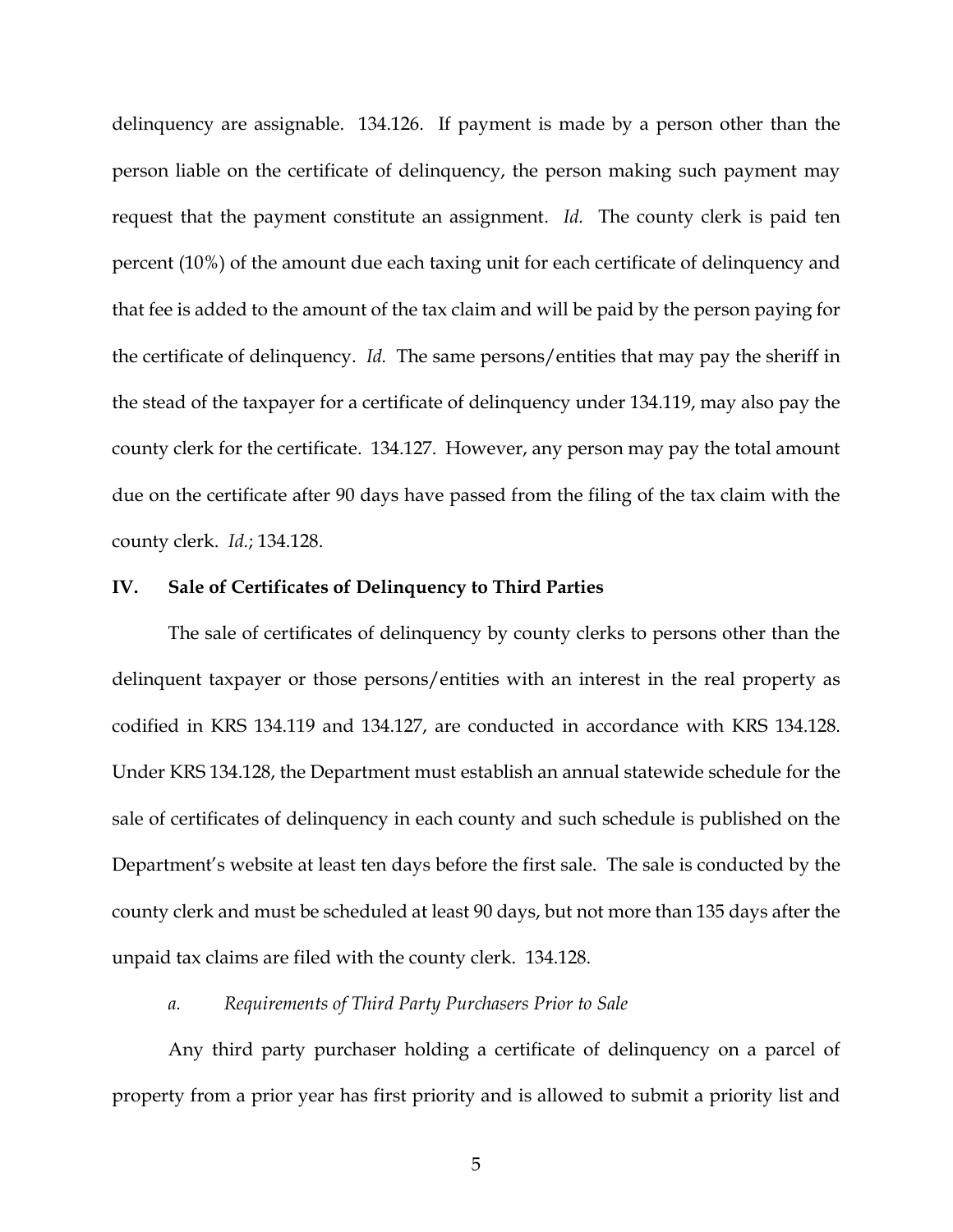purchase any priority certificates of delinquency to which the third party purchaser is entitled. 134.128. Third party purchasers are required to submit a list of priority certificates of delinquency to the county clerk up to ten days before the annual sale so that the clerk may identify and allocate priority certificates of delinquency to third party purchasers before the annual sale. *Id.* All priority certificates of delinquency allocated to third party purchasers must be removed from the annual sale. *Id.* Priority is given to the third party purchaser holding a certificate of delinquency from the most recent tax year if there are more than one holding an outstanding certificate on a parcel of propery. *Id.* Those third party purchasers who intend to participate in the sale must register at least one week in advance with the county clerk. *Id.* Any person who, in any calendar year, pays or intends to pay more than five certificates of delinquency statewide, more than three certificates in any county, or invests or plans to invest more than \$10,000.00 in the payment of certificates statewide, must register with the Department of Revenue7. 134.128; 134.129.

## *b. Pre-Sale Notice of the Tax Sale*

l

At least 30 – but not more than 45 – days before the sale date, the county clerk must publish notice of the sale in a newspaper of general circulation within the county conducting the sale. 134.129. A fee of \$5.00 for each certificate of delinquency advertised is added to the amount owed for the certificate. *Id.* Then, on or before June 1, the Department publishes on its website a consolidated list of certificates of delinquency by

<sup>&</sup>lt;sup>7</sup> An application is available on the Department's website - [http://revenue.ky.gov/property+tax.](http://revenue.ky.gov/property+tax)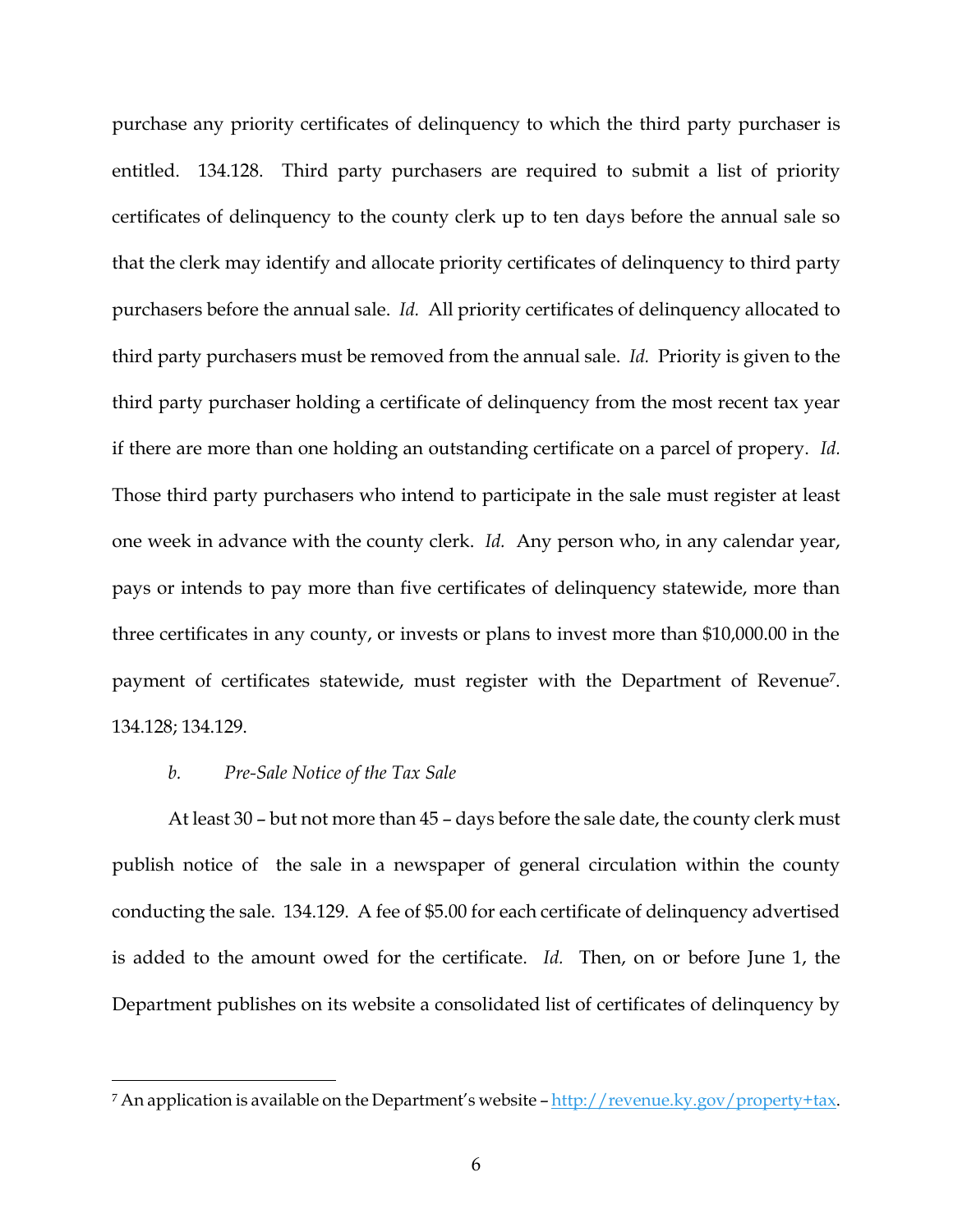county. 134.131. Thereafter, beginning in mid-July, county clerks conduct sales of certificates of delinquency to third party purchasers. [https://revenue.ky.gov/Property/Pages/Delinquent-Property-Tax.aspx.](https://revenue.ky.gov/Property/Pages/Delinquent-Property-Tax.aspx) The sales run through the latter part of October, however, the majority of the sales are conducted from mid-July through the end of August. *Id.*

#### *c. Sale Procedures*

Kentucky uses a premium bid method. The counties starting bid includes back taxes, penalties, interest, and any administrative costs. Investors will bid up the price of the lien and the highest bidder will receive the certificate of delinquency. Certificates of delinquency are sold by the county clerks in a predetermined lot size. [https://revenue.ky.gov/Documents/PotentialThirdPartyPurchasersManual.pdf.](https://revenue.ky.gov/Documents/PotentialThirdPartyPurchasersManual.pdf) The selection order is determined by a random drawing at the beginning of the sale. *Id.* The Department has a system for how the certificates are sold, depending on lot size. *Id.* In counties with 500 or fewer certificates of delinquency to be sold, the certificates may be sold in lots of up to 5; in counties with more than 500 and less than 1,000 certificates of delinquency to be sold, the certificates may be sold in lots of up to 10; in counties with at least 1,000 and less than 2,500 certificates of delinquency to be sold, the certificates may be sold in lots of up to 25; in counties with at least 2,500 but not more than 7,500 certificates of delinquency to be sold, the certificates may be sold in lots of up to 50; and if a county has more than 7,500 certificates of delinquency available for sale, the certificates may be sold in lots of no more than 50 for the first 4 rounds. For all subsequent rounds, the certificates may be sold in lots not to exceed 2% of the total number of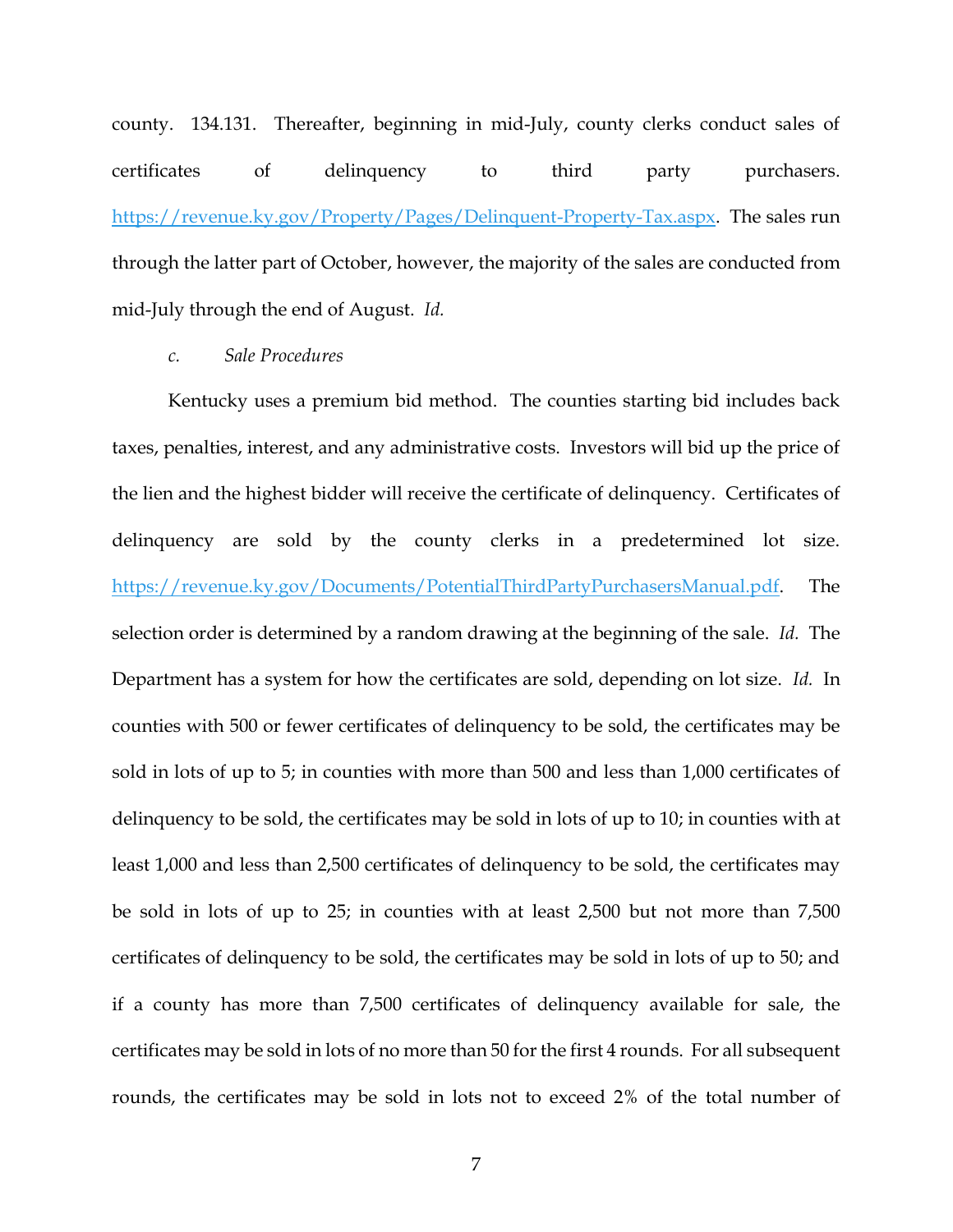certificates of delinquency available to be sold. *Id.* After the tax sale, the remaining certificates of delinquency may be purchased at any time by any third party purchaser so long as they meet the registration requirements. *Id.*

#### *d. Post-Sale Notice of the Tax Sale*

If a third party purchases the certificate of delinquency, the delinquent taxpayer must then work with the third party to satisfy the delinquency. *Id.* Within 50 days after delivery of a certificate of delinquency to the third party purchaser, the third party purchaser is tasked with sending notice to the delinquent taxpayer by first-class mail with proof of mailing. 134.490. The notice must include a statement that the certificate of delinquency is a lien of record against the property; that the certificate accrues simple interest at the rate of 1% per month; a statement that if the certificate is not paid it will be subject to collection which may include foreclosure, a list of the total due as of the date of the notice, and if the purchaser was required to register with the Department, a statement that the taxpayer may make a written request for an installment payment plan. 134.490. Additionally, until the third party purchaser institutes a foreclosure action, the third party purchaser must continue sending notice, at least annually, to the delinquent taxpayer. *Id.*

#### *e. Fees Third Party Purchaser is Entitled to Collect*

If the taxpayer, or someone on behalf of the taxpayer, seeks to "redeem" or satisfy the certificate of delinquency, the third party purchaser is entitled to a multitude of fees, such as the amount paid for the certificate of delinquency, interest calculated at 12% per

8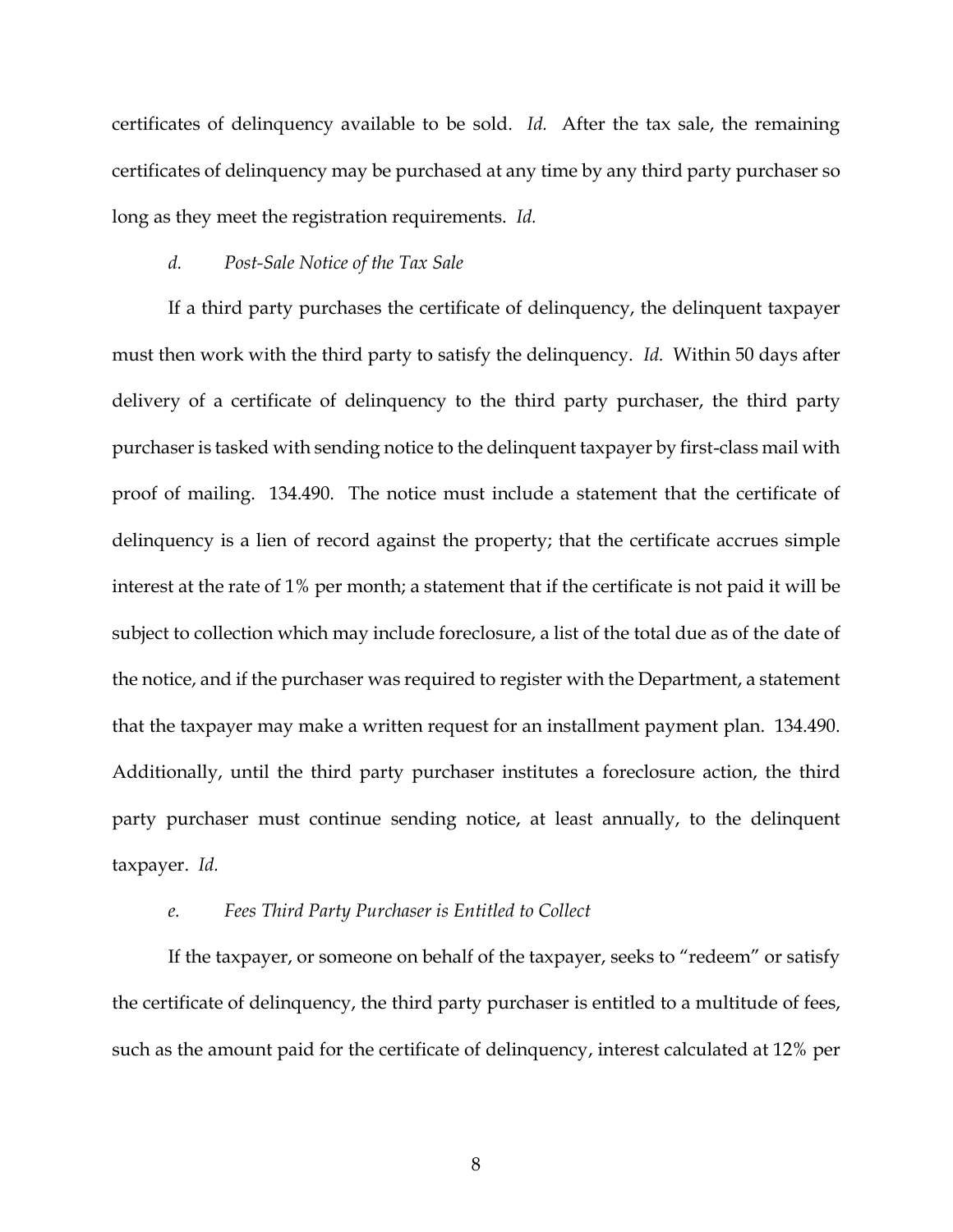year on the amount paid to the county clerk from the date of purchase of the certificate of delinquency until the same is paid, and prelitigation attorneys' fees. <sup>8</sup> 134.452.

## **ONE YEAR "TOLLING PERIOD" AND JUDICIAL FORECLOSURES**

#### **I. One Year "Tolling Period"**

Kentucky has a one year "tolling period" for purposes of initiating a lawsuit. 134.546. In Kentucky, a purchaser cannot bring an action to collect any amounts due on a certificate of delinquency until one year from the date the taxes became delinquent has passed. *Id.* Therefore, because taxes are considered delinquent on January 1 of each year, a lawsuit cannot be commenced until January 1 of the following year. Additionally, no action can be brought within 11 years of the date when the taxes became delinquent<sup>9</sup>. *Id.* 

## **II. Foreclosure/Enforcement Actions**

 $\overline{a}$ 

Any time after the expiration of the one year tolling period – but before 11 years following the date of delinquency – a third party purchaser may institute a foreclosure action to collect on the amounts owed under the certificate of delinquency or to enforce the lien created by the certificate of delinquency. 134.546. Under KRS 134.546, a third party purchaser may (1) institute an action against the delinquent taxpayer to collect the amount of the certificate of delinquency to enforce the debt; (2) institute an action to enforce the lien represented by the certificate of delinquency; or (3) institute one action including both types of the aforementioned actions. *Id.* Any property owned by a

<sup>8</sup> See KRS 134.452(1)(c) for specific amounts eligible for collection regarding attorneys' fees.

<sup>9</sup> Said another way, a purchaser has 10 years following the expiration of the tolling period to initiate an action.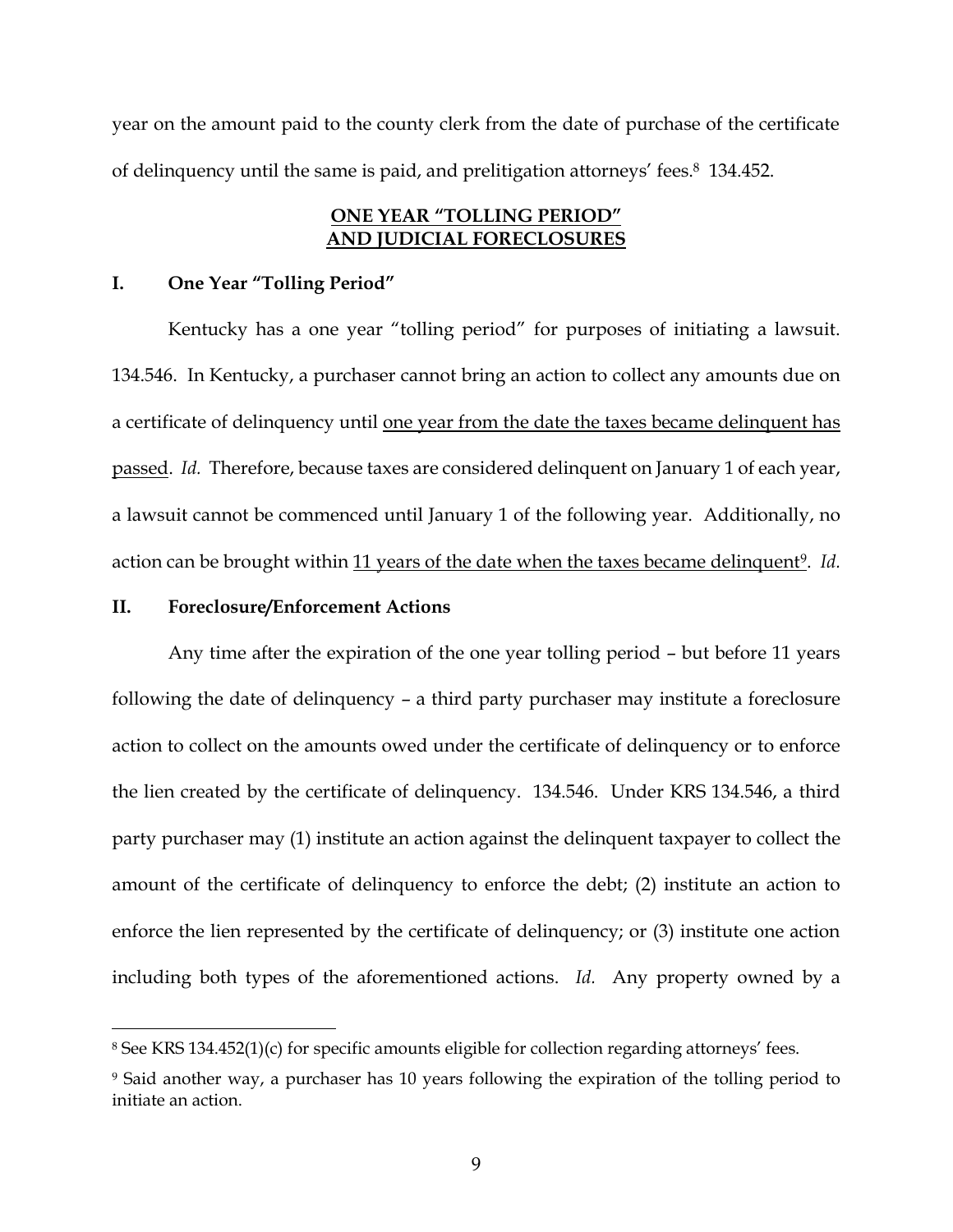delinquent taxpayer is subject to foreclosure or execution in satisfaction of a judgment against the property or the person, or both, to enforce the obligation. *Id.*

## *a. Notice Required Before Instituting Any Action*

The third party purchaser must send the taxpayer notice by first-class mail with proof of mailing, at least 45 days before instituting the action. 134.490. The notice must inform the taxpayer that an enforcement action will be taken. *Id.* To send notice, the purchaser must obtain the most recent address for the property owner from the office of the property valuation administrator ("PVA") of the county in which the real property is located. *Id.* The purchaser need not send notice to any other party other than the owner of record as provided by the PVA10. *Id.* Within 20 days of receipt of a notice returned as undeliverable, notice must be re-sent by first-class mail with proof of mailing addressed to the "Occupant" at the address of the subject property identified in the certificate of delinquency. *Id.*

The notice of institution of an action must include:

 $\overline{a}$ 

- (1) a statement that the certificate of delinquency is a lien of record against the property evidenced by the certificate of delinquency;
- (2) a statement that the certificate bears interest at the rate of 12% per annum;
- (3) a statement that if the certificate is not paid, it will be subject to collection as provided by law, and that collection actions may include foreclosure;
- (4) a complete listing of the amount due, as of the date of the notice, broken down as follows:

a. purchase price of certificate;

<sup>&</sup>lt;sup>10</sup> If a third party purchaser is aware of a more recent or accurate address for the delinquent taxpayer that is different from the address provided by the PVA, the purchaser must send notice to the updated address and notify the PVA of the updated address. 134.490.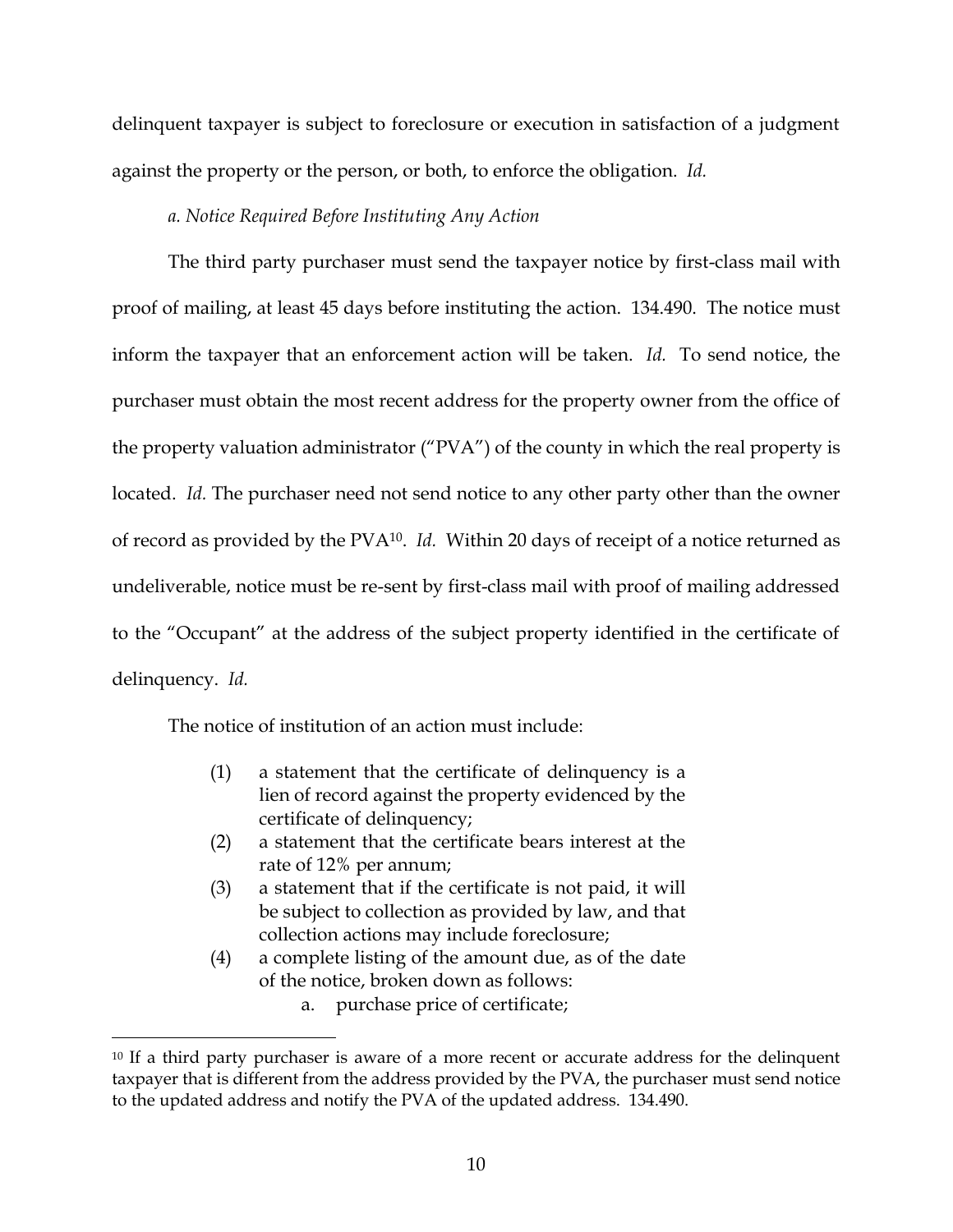- b. interest accrued after purchase of certificate; and
- c. fees imposed by the third party purchaser; (5) for purchasers required to register with the Department due to volume of purchases, and for certificates purchased after June 1, 2012, a statement informing the taxpayer that upon written request and payment of a processing fee, the purchaser will offer a payment plan; and
- (6) information detailing the provisions of law relating to the third party purchaser fees and charges.
- *Id.*

l

*b. Installment Plans* 

As mentioned above, those persons or entities that pay or intend to pay more than five certificates of delinquency statewide, more than three in any county, or invest or intend to invest more than \$10,000.00 in payment of certificates statewide in a calendar year, must provide a monthly installment payment plan to a taxpayer. 134.128; 134.49011. The taxpayer and purchaser must sign an agreement detailing the terms of the installment plan and the purchaser may impose a processing fee, not to exceed \$8.00 per month for administrative costs. 134.490. Upon default on an installment plan, the purchaser retains all amounts paid – applied to the outstanding balance due – and the purchaser is not required to offer the taxpayer another opportunity for an installment plan. *Id.* A purchaser who is not required to register with the Department for volume of purchases, may still voluntarily offer an installment plan to the taxpayer. *Id.*

<sup>&</sup>lt;sup>11</sup> The Department of Revenue has developed a payment plan calculator that is posted at [http://revenue.ky.gov/property+tax.](http://revenue.ky.gov/property+tax)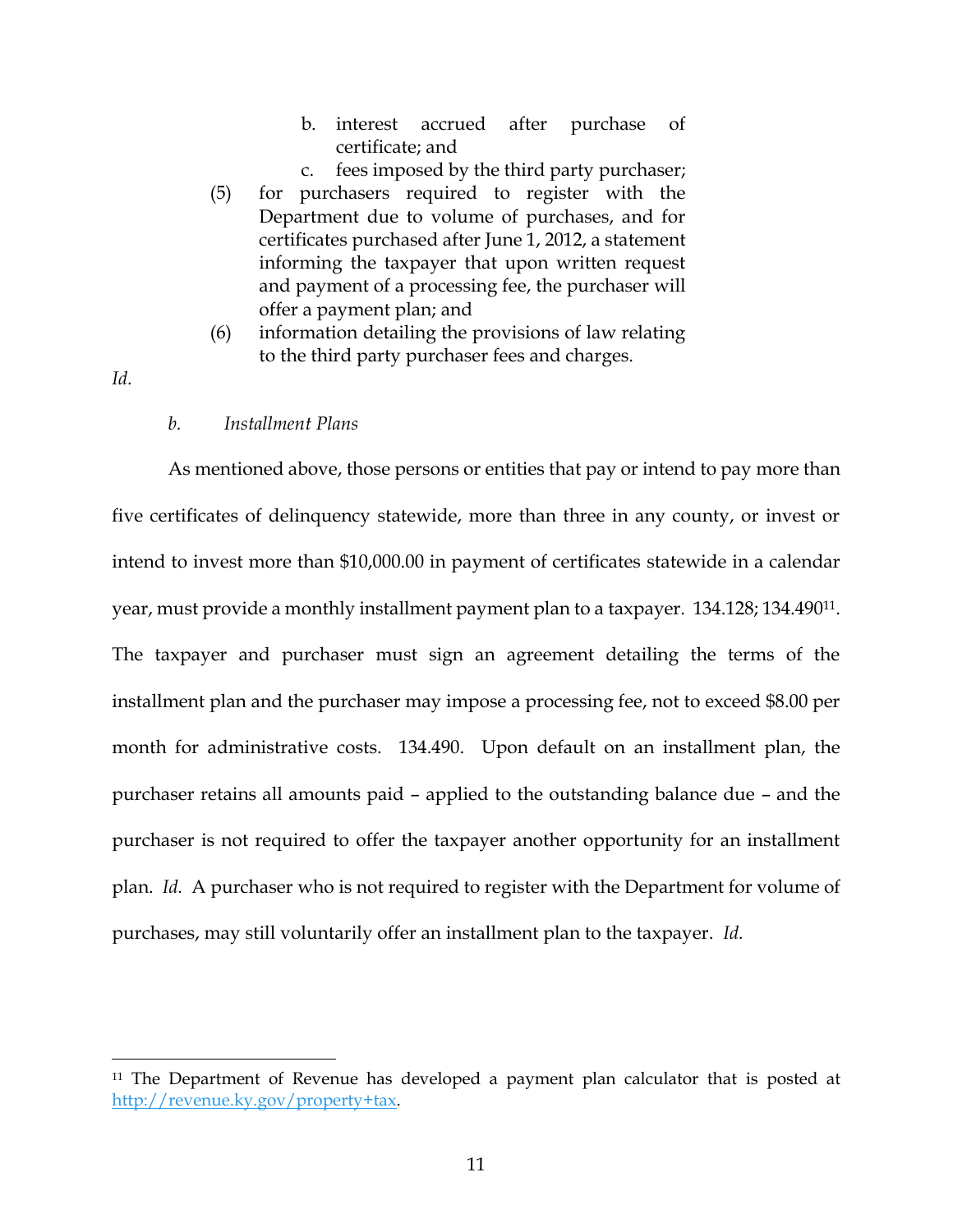#### **III. Redemption**

A foreclosure action is initiated in the circuit court of the county where the property is located. The Master Commissioner then has the property appraised and sets a time for the foreclosure sale. The third party purchaser can actually bid at the sale and if it is the high bidder, can become the new owner of the property. But if property is sold pursuant to a judgment of foreclosure, and it does not bring two-thirds (2/3) of its appraised value, the taxpayer (Defendant) and his or her representatives may redeem the property within six months from the day of sale. 426.530. To redeem, the defendant/taxpayer must pay the original purchase money, 10% per year interest, and any reasonable costs incurred by the purchaser after the sale for maintenance or repair of the property, utility expenses, insurance, association fees, taxes, etc. *Id.* The defendant/taxpayer pays the redemption amount to the clerk of the court where the judgment was rendered or the order of sale was made. *Id.* Upon payment by defendant/taxpayer, the Master Commissioner conveys the property to the defendant/taxpayer. *Id.* When the right of redemption exists, the purchaser will receive an immediate writ of possession and deed containing a lien in favor of the defendant/taxpayer, reflecting the defendant/taxpayer's right to redeem during the statutory period. *Id.* If there is no purchaser at the foreclosure sale, the Master Commissioner then issues a deed to the owner of the certificate of delinquency and that person has a pro rata interest per the amount of their certificate(s). 134.546.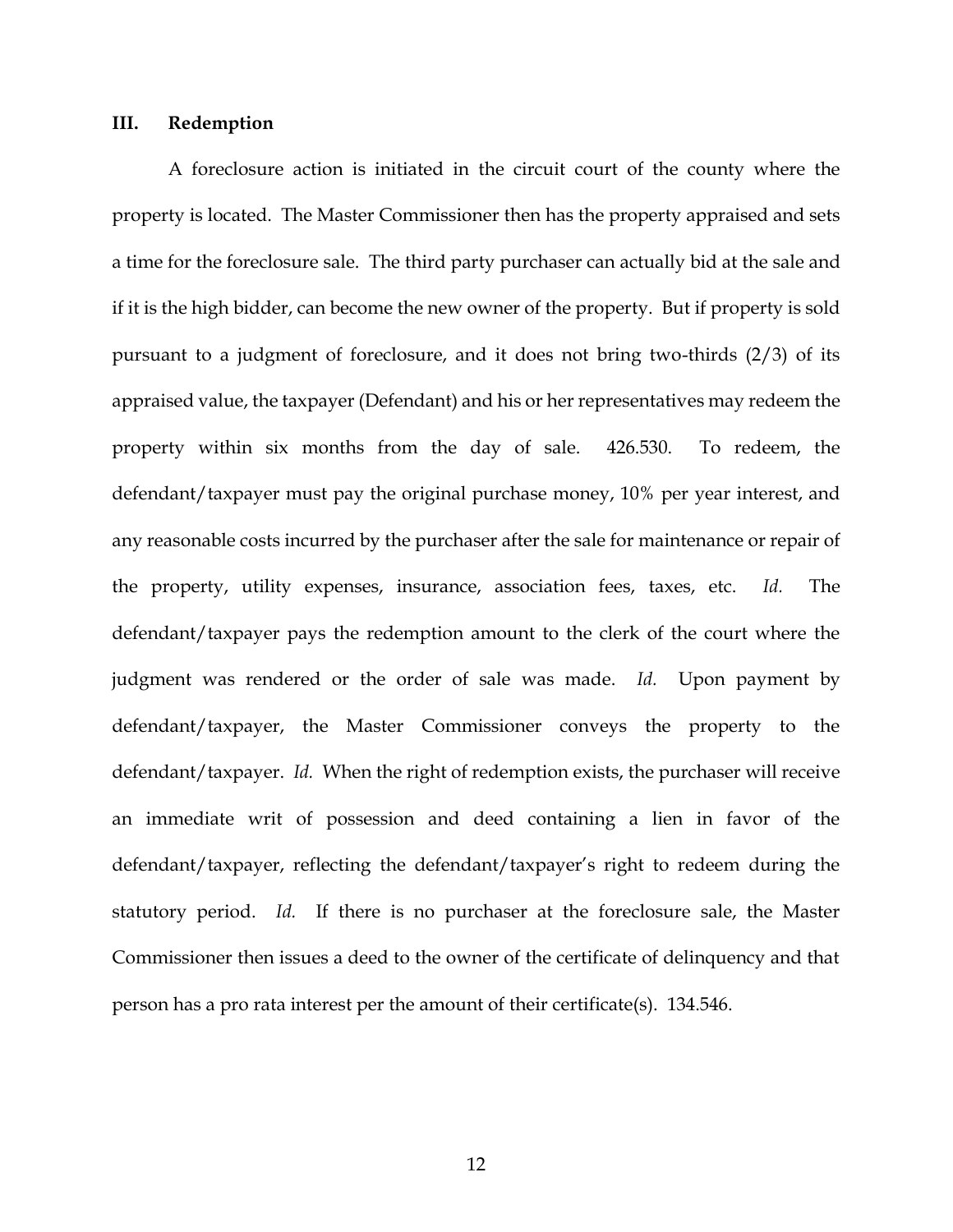## **IV. Sales of Certificates of Delinquency Owned by the State, County, or Taxing Districts**

If the state, county, or a taxing district owns a certificate of delinquency, it not only has the right to commence an action for amounts due on the certificate of delinquency, but it also has the right to distrain and sell any property owned by the delinquent taxpayer. 134.546. After the state, county, or taxing district obtains the real property, the agent of the commissioner may advertise and sell at a public sale, any of the lands and the commissioner may convey the lands by deed to the purchaser. 134.549. The sales are advertised by notice posted at the courthouse door for 15 days before the date of sale and by publication in the newspaper of general circulation. *Id.* Any real property acquired by the state, county, or taxing districts may be redeemed at any time before the commissioner gives a deed to the purchaser. *Id.* To redeem, the taxpayer must pay the county clerk the amount due when the property was acquired, plus subsequent costs and interest at the rate of 12% per year. *Id.*

## **HOME RULE CITIES IN KENTUCKY<sup>12</sup> REAL PROPERTY TAX LIEN SALES**

## **I. Real Property Delinquent Tax Liens in Home Rule Cities**

 $\overline{a}$ 

Any city in Kentucky may elect to have all city property taxes, including delinquent taxes, collected by the county sheriff. 91A.070. If the city elects to have the county sheriff collect its taxes, the sheriff collects the property taxes, including delinquent

<sup>&</sup>lt;sup>12</sup> Home rule cities comply with Chapter 92 of the Kentucky Revised Statutes. Chapter 91A provides additional guidance. Should the specific city choose to have the sheriff collect taxes on its behalf, the relevant statutory guidelines are contained in Chapter 134.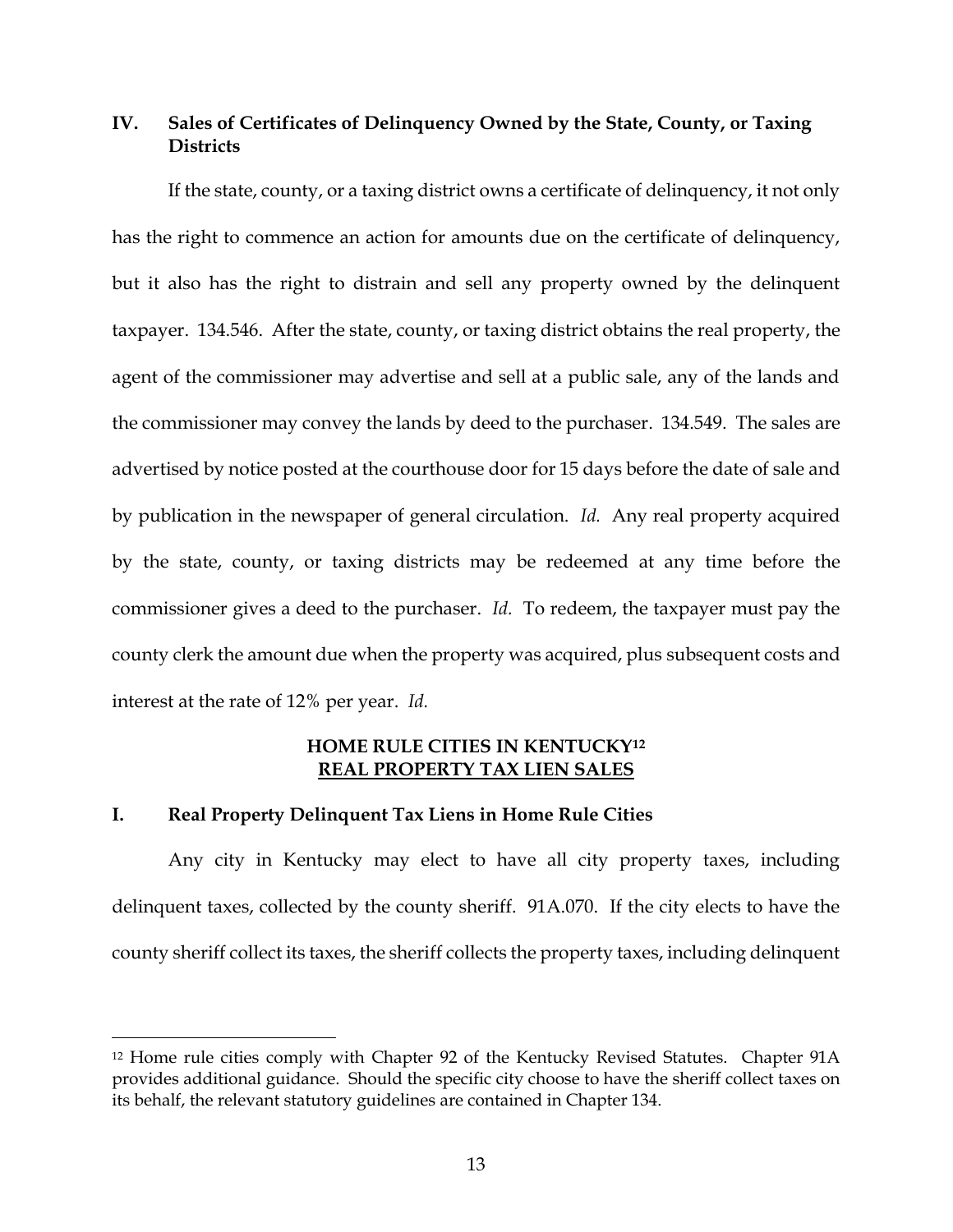taxes, in the same manner as the county taxes are collected, as provided in KRS Chapter 134 and outlined above. *Id.* Alternatively, if a city does not elect to have its taxes collected by the county sheriff, the city must establish its own procedures for the collection of property taxes. *Id.* The city's ordinance for its tax collection procedures must specify:

- (a) the date the city property taxes are due and payable;
- (b) the manner of billing;
- (c) the place and manner for payment;
- (d) discounts, if any, for early payment;
- (e) any penalties and interest for late payment or nonpayment; and
- (f) any other necessary procedures related property tax administration, so

long as the procedures do not conflict with state law.

*Id.*

For the cities that elect to create their own property tax collection procedures, real property taxes are considered delinquent if they are not paid by the due date created by that city's ordinance or statute. *Id.* Just like the county tax liens, the city tax liens are superior to all other liens, except for state taxes. *Id.* The city may enforce the lien by action in the name of the city in the Circuit Court as provided by statute and it may also obtain a personal judgment against the delinquent taxpayer for the tax, penalties, interest, and costs of the suit. *Id.* Any city that establishes penalties and interest for late or nonpayment of property taxes may also provide an amnesty program for forgiveness or reduction of a taxpayer's accumulated penalties and interest in previous tax years. *Id.*

## **II. City's Collection of Delinquent Taxes and Actions to Collect or Enforce**

### *a. Individual Action*

A city in Kentucky can use different methods to collect on its delinquent taxes. A city can enforce its lien through individual action 91A.070; 134.546. This method is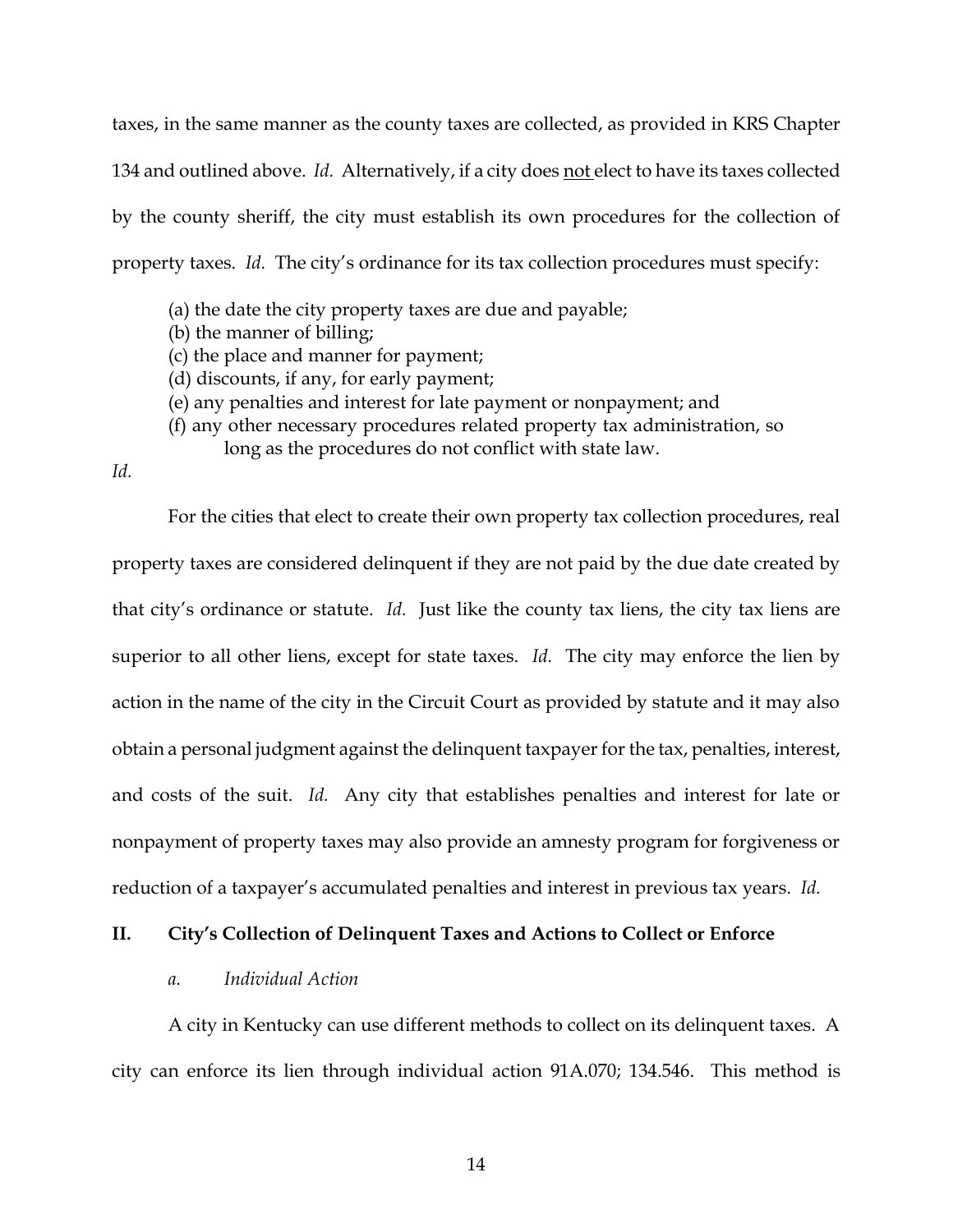consistent with the method used by third party purchasers in the counties. 134.546. The city sues in the Circuit Court and/or asserts an action to obtain a personal judgment against the delinquent taxpayer for the tax, penalties, interests, and costs of the suit. 91A.070.

#### *b. Mass Foreclosures*

Another method for collecting on the delinquent taxes, is to conduct "mass foreclosures." 91.487-91.527; 92.810. If the delinquent taxes remain unpaid for six calendar months from the date they became due, the collector of the taxes can sue in the Circuit Court against the land or lots to enforce the city's lien. 91.487. A defense to an action for recovery of taxes against real property is that the action was not commenced within seven years after delinquent. *Id.* The owner, or any person with interest, in the lot or land with the delinquent tax lien can release the tract of land or lot from the city's lien by paying the taxes owed with interest from the date of the delinquency. *Id.* If a lawsuit has already commenced, the person paying the delinquent taxes must pay the taxes owed, interest, costs including attorneys' fees, and costs incurred in the court where the suit is pending. *Id.* The collector can bring these delinquent tax lawsuits for multiple tracts of lands or lots in one action, known as a mass foreclosure. 91.488. Each separate tract or parcel joined in one action must be plead as separate counts. *Id.* KRS 91.4881 provides the form and contents that must be contained in a petition for a mass foreclosure. 91.4881. The petition will have the same effect, with respect to each parcel named therein, as a separate suit against any one of the tracts or parcels. *Id.* To that end,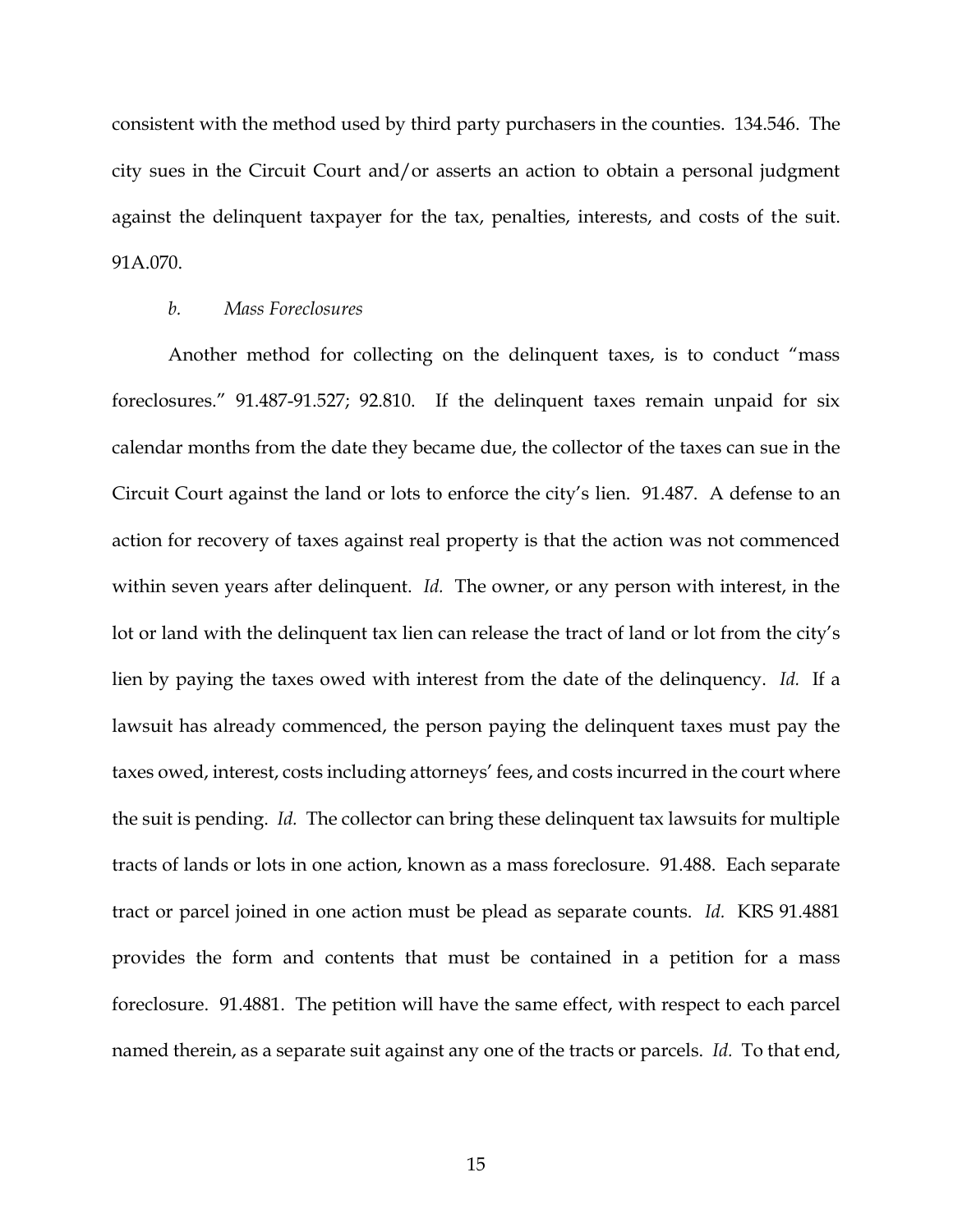the invalidity of any of the separate counts does not affect the validity of the rest of the counts. *Id.*

Within 30 days of filing the lawsuit, the collector publishes a notice of the enforcement suit in the local newspaper. 91.4883. Additionally, within 30 days of filing the lawsuit, the collector prepares and mails by certified first class mail, a brief notice of filing the suit to any taxing authority or person or record owning or holding any tax bills or claiming any right, title, or interest in or on the property or lien attached to it. 91.4884.

A master commissioner conducts the foreclosure sale. 91.4885. Before the sale, the collector must file an affidavit with the court about the most recent certified tax assessment or each parcel and that assessment will be the PVA's last assessment certified the Department. *Id.* Each parcel is sold separately by individual count number and the master commissioner must then issue a report of sale to the court. *Id.* Any collection suit pending at the commencement of another collection suit brought affecting the same land, will be consolidated. 91.501; 92.810.

#### *c. Redemption*

Any time before the sale of the property, an interested party can redeem by discharging a city lien or satisfying a judgment in favor of the city by paying all the sums mentioned in the petition, including principal, interest, penalties, and costs due. 91.511. If the property is sold under the assessed value certified by the Department, the owner can redeem the property within 60 days from the date of sale by paying the purchaser the purchase amount with interest at 18% per year. *Id.* When the right of redemption exists, as described above, the owner can remain in possession of the property until the 60 day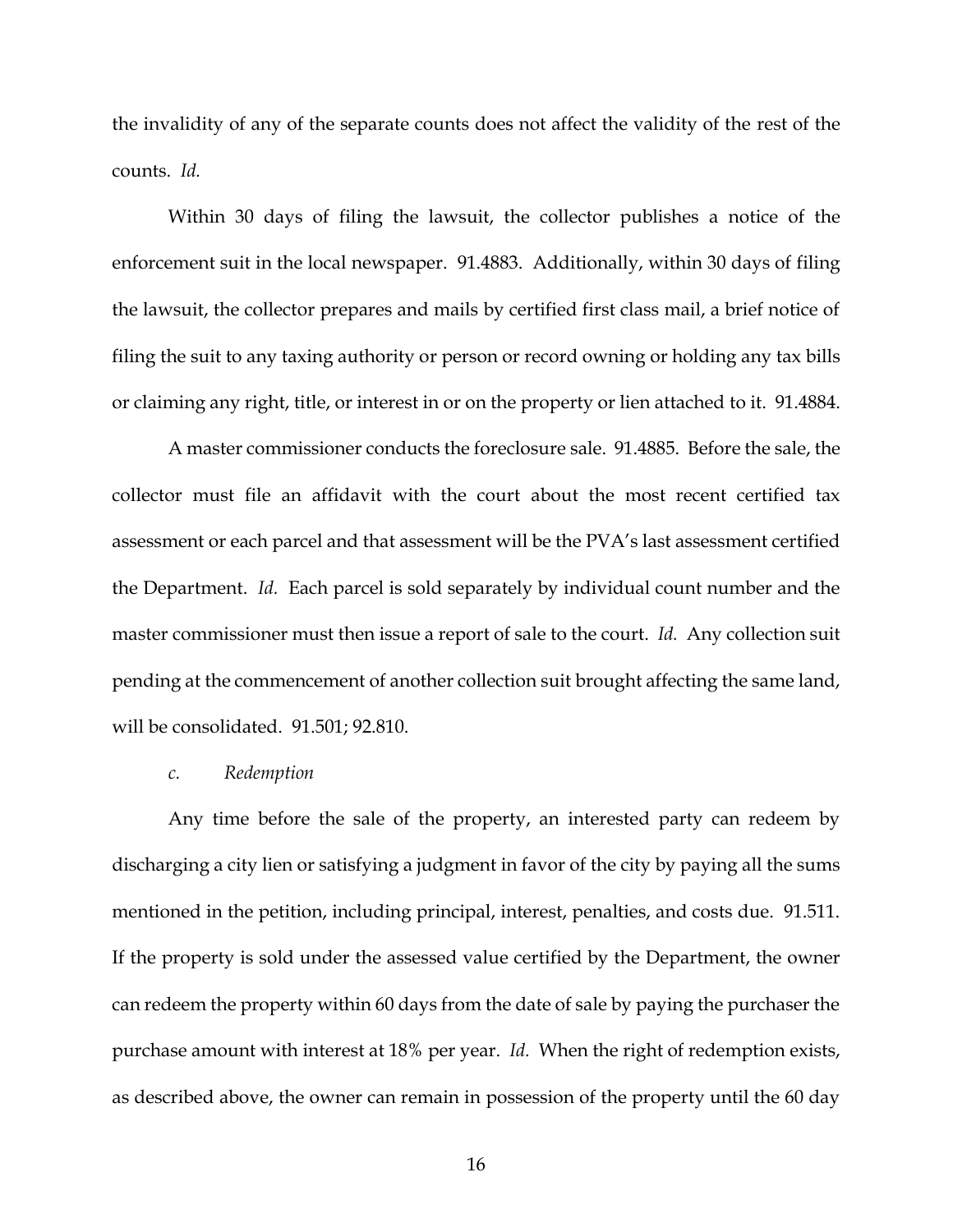redemption period expires. *Id.* If a party redeems the property from a tax bill lien, the party has to pay – in addition to the other amounts owed – one dollar (\$1) per parcel of real estate for issuance of the certificate, five dollars (\$5) per parcel of real estate if notice of publication has commenced, and five dollars (\$5) as an additional charge for each parcel of real estate if notice of the sale has commenced. 91.524. If redeemed, the sale is considered null and void. *Id.* If not redeemed, the owner or any other interested party are forever barred of all right, title, and interest in the property described in the petition. *Id.*

After the sale and expiration of the right of redemption, title to the property vests in the purchaser. 94.514. Title is an absolute estate in fee simple, subject to rights-of-way of public utilities and subject to any right of redemption of the United States of America, if any. *Id.* Anyone who may have had any right, title, interest, or claim or equity of redemption, or lien on the Property shall be barred of the same and the purchaser is given immediate possession of the property. *Id.* Title to the property is subject to the liens of any tax bill that may have attached to the property before the filing of the petition, or that may have attached after the filing of the petition but before the expiration of the redemption period. *Id.* If the property is sold to the city or a land bank, the title is free of any liens to the extent of the interest of any taxing authority in the property. *Id.*

#### *d. Distribution of Proceeds from Tax Sale*

After a master commissioner sells property, the court holds a hearing to confirm the sale. 91.517. If the sale is confirmed, the court then orders the proceeds from the sale be applied first to the payment of all costs, including court costs, publication costs, and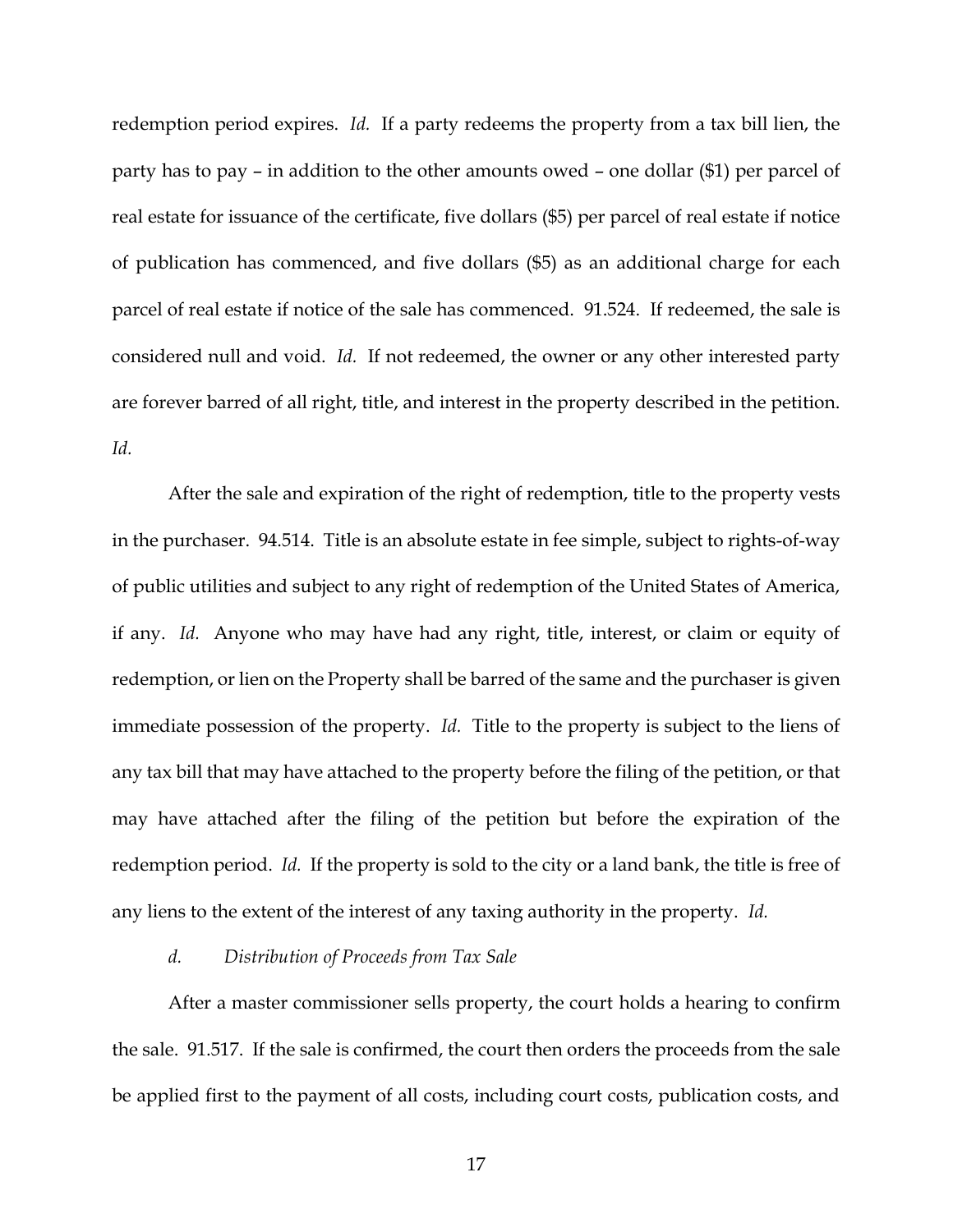any other costs associated with the action and sale of the property and then to the payment of all tax bills on the property, including principal, interest, and penalties. *Id.* If there are excess proceeds, the court then tries to determine any other issues in the suit regarding that piece of property and if any of the answering parties have appealed the court retains custody of the excess funds pending disposition of the appeal. *Id.* After the disposition of the appeal, the court then distributes the funds. *Id.* If there are insufficient proceeds from the sale to pay all the claims, then the court orders the claims to be paid in accordance with the priorities. *Id.* If there are remaining funds after distribution as described above and no one is entitled to the funds, the funds escheat to the state. *Id.*

#### *e. Land Banks*

Cities also may create, by interlocal agreement with the state and local school districts, a land bank authority ("Authority"). 65.350-65.375. The Authority holds in its name all tax delinquent properties, as well as properties conveyed to it and properties having local government liens attached to it. 65.370. A land bank receives tax delinquent properties when no person bids an amount equal to the full amount of all tax bills, interests, and costs owing on the property at a tax sale. 65.375. The Authority is required to create an inventory of the properties it holds and make the inventory public record. *Id.* The Authority has the power to manage, maintain, protect, rent, lease, repair, insure, alter, sell, trade, exchange, or otherwise dispose of the property. *Id.* When the Authority acquires a property, all state, county, city, and school district taxes are extinguished. *Id.* For five years following any conveyance of a property subject to ad valorem real property taxes from the Authority to an owner, 50% of the ad valorem property taxes collected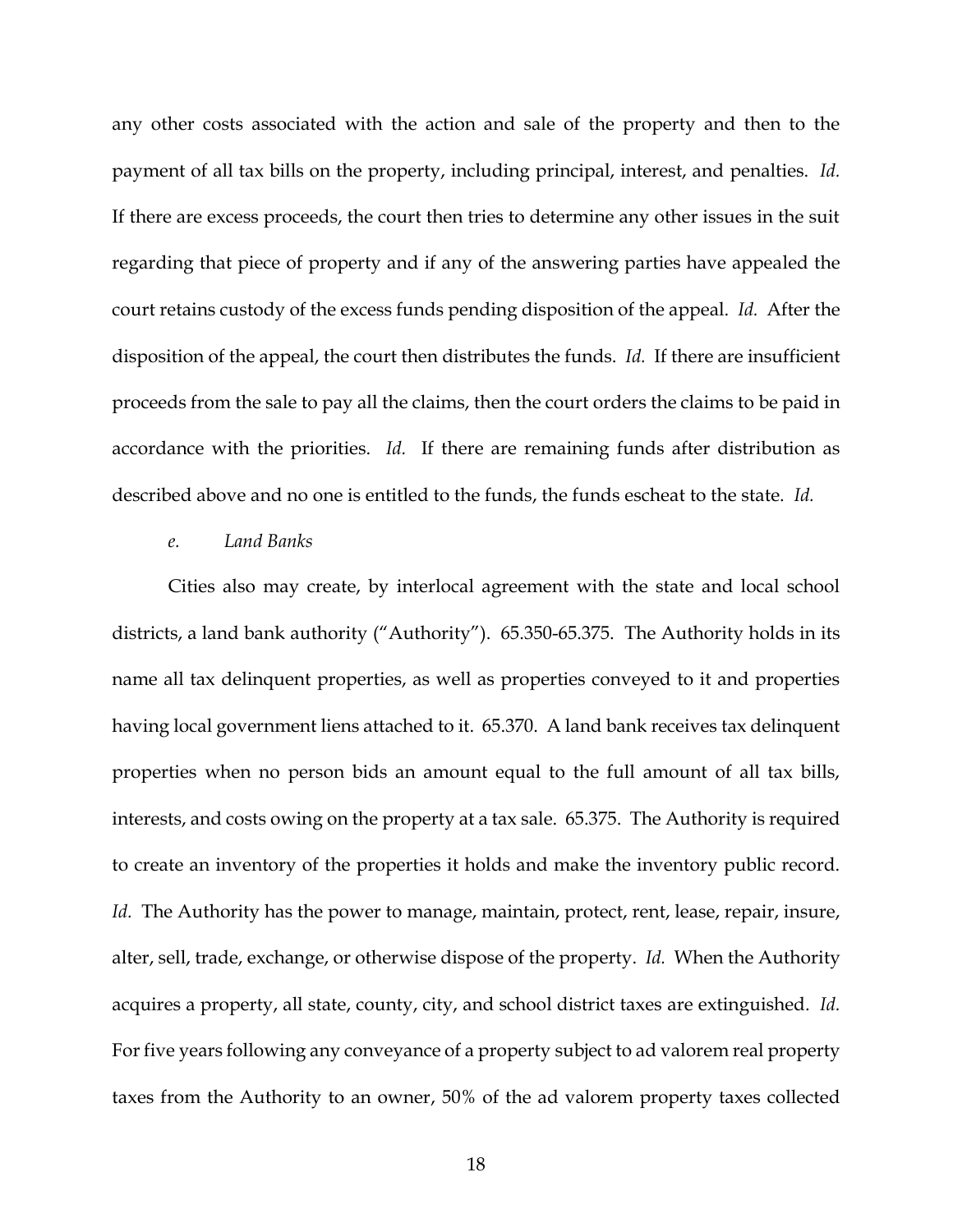from the property must be remitted to the Authority. *Id.* If no one bids the amount equal to the full amount of tax bills, interests, and costs, the Authority is then deemed to have bid the full amount regardless of whether or not they are a party to the lawsuit. 65.375. The Authority need not make an actual payment to the court for the amount it is deemed to have bid. *Id.* The court then treats the amount deemed to have been bid as cash received and upon proper motion by the Authority, the court makes a deed for the property to "Land Bank Authority." *Id.* Title to the property is an absolute estate in fee simple, free and clear of all tax bills, interests, and costs due and owing; however, title is subject to rights of way of public utilities and any right of redemption of the United States of America. *Id.* When the Authority sells or otherwise disposes of the property as part of its land bank program, the sale proceeds are distributed to the party who brought the action resulting in the acquisition of the property to the land bank for all costs incurred and any remaining proceeds are distributed to the parties in proportion to their respective tax bills. *Id.*

#### **CONCLUSION**

Since Kentucky gives its cities the ability to self-govern their tax sales, when purchasing delinquent tax properties in Kentucky it is important to know whether the sheriff is collecting on behalf of a county or whether the city is collecting. That is the first step in determining the procedures to follow. Kentucky sells its tax liens and gives the prior owner the chance to redeem at any time prior to the initiation of a lawsuit. An additional redemption period is given when the property is sold under the assessed value. When sold under the PVA's assessed value, an owner can redeem within 60 days